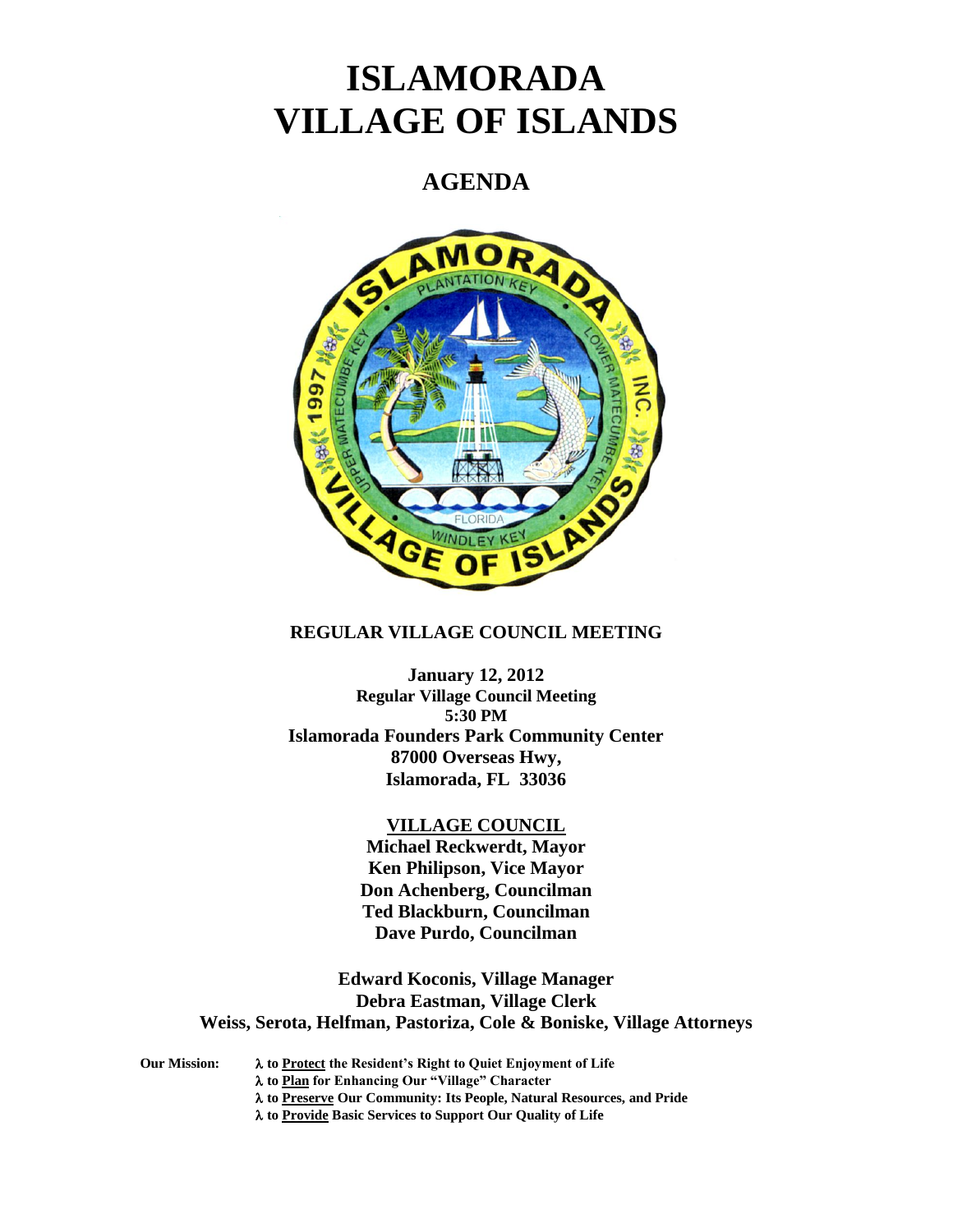

# **ISLAMORADA, VILLAGE OF ISLANDS REGULAR VILLAGE COUNCIL MEETING**

**Founders Park Community Center 87000 Overseas Hwy Islamorada, FL 33036 January 12, 2012 5:30 PM**

# **I. CALL TO ORDER\ROLL CALL**

# **II. PLEDGE OF ALLEGIANCE**

# **III. PRESENTATIONS**

- **A.** Introduction of Team Leader for the Islamorada, Fire Rescue Community Emergency Response Training Program
- **B.** Presentation of Check for Excess Funds from the Monroe County Sheriff's Office
- **C.** Presentation of Certificate of Appreciation to Citizens' Advisory Committee Member
- **D.** Announcement of Wounded Warrior Project Soldier Ride, Friday, January 13, 2012

#### **IV. PUBLIC COMMENT**

#### **V. AGENDA: Request for Deletion / Emergency Additions**

#### **VI. CITIZENS' ADVISORY COMMITTEE UPDATES**

- **A.** Historic Preservation Commission No Report
- **B.** Land Acquisition Advisory Committee No Report
- **C.** Landscape Advisory Committee No Report
- **D.** Local Planning Agency Chairperson Chris Morton
- **E.** Near Shore Water Support Citizens' Advisory Committee No Report
- **F.** Parks and Recreation Citizen's Advisory Committee No Report
- **G.** Water Quality Improvement Citizens' Advisory Committee Chairperson David Makepeace
- **H.** Workforce / Affordable Housing Citizens' Advisory Committee No Report
- **I.** Citizens' Financial Advisory Committee No Report

#### **VII. WASTEWATER MATTERS**

**A.** Wastewater Update **TAB 1**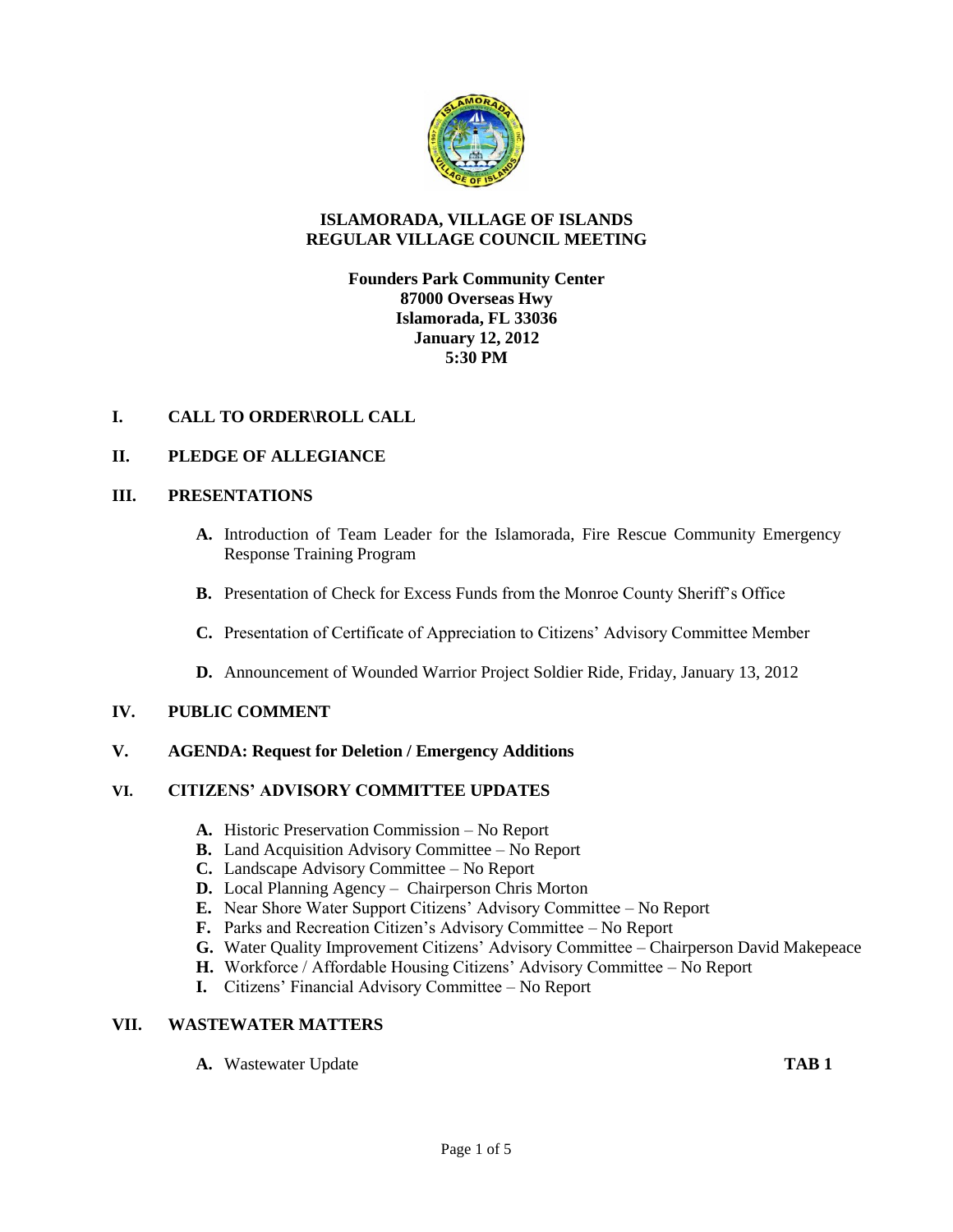#### **VIII. QUASI-JUDICIAL**

#### **IX. CONSENT AGENDA**

(All items on the Consent Agenda are considered routine by the Village Council and will be approved by one motion. There will be no separate discussion of these items unless a Councilmember so requests, in which event, the item will be moved to the Main Agenda.)

- **A.** Minutes: **TAB 2** December 15, 2011 Village Council Workshop December 15, 2011 Regular Village Council Meeting
	-
- **B.** Approval of Amendments to Citizens' Advisory Committees Resolutions **TAB 3**

**A RESOLUTION OF THE VILLAGE COUNCIL OF ISLAMORADA, VILLAGE OF ISLANDS, FLORIDA AMENDING RESOLUTION NO. 08-11-88 PERTAINING TO THE AD HOC LAND ACQUISITION ADVISORY COMMITTEE; PROVIDING FOR ANNUAL REVIEW OF THE COMMITTEE; AND PROVIDING FOR AN EFFECTIVE DATE**

**A RESOLUTION OF THE VILLAGE COUNCIL OF ISLAMORADA, VILLAGE OF ISLANDS, FLORIDA AMENDING RESOLUTION 07-04-18 PERTAINING TO THE LANDSCAPE ADVISORY COMMITTEE; PROVIDING FOR AN ANNUAL REVIEW OF THE COMMITTEE; AND PROVIDING FOR AN EFFECTIVE DATE**

**A RESOLUTION OF THE VILLAGE COUNCIL OF ISLAMORADA, VILLAGE OF ISLANDS, FLORIDA AMENDING RESOLUTION NO. 07-04-14 PERTAINING TO THE NEAR SHORE WATER REGULATION CITIZENS' ADVISORY COMMITTEE; ADDRESSING THE REPORTING REQUIREMENTS OF THE COMMITTEE; PROVIDING FOR AN ANNUAL REVIEW; AND PROVIDING FOR AN EFFECTIVE DATE**

**A RESOLUTION OF THE VILLAGE COUNCIL OF ISLAMORADA, VILLAGE OF ISLANDS, FLORIDA AMENDING RESOLUTION NO. 07-04-17 PERTAINING TO THE PARKS AND RECREATION CITIZENS' ADVISORY COMMITTEE; INCORPORATING THE MISSION STATEMENT OF THE COMMITTEE; PROVIDING FOR AN ANNUAL REVIEW OF THE COMMITTEE; AND PROVIDING FOR AN EFFECTIVE DATE**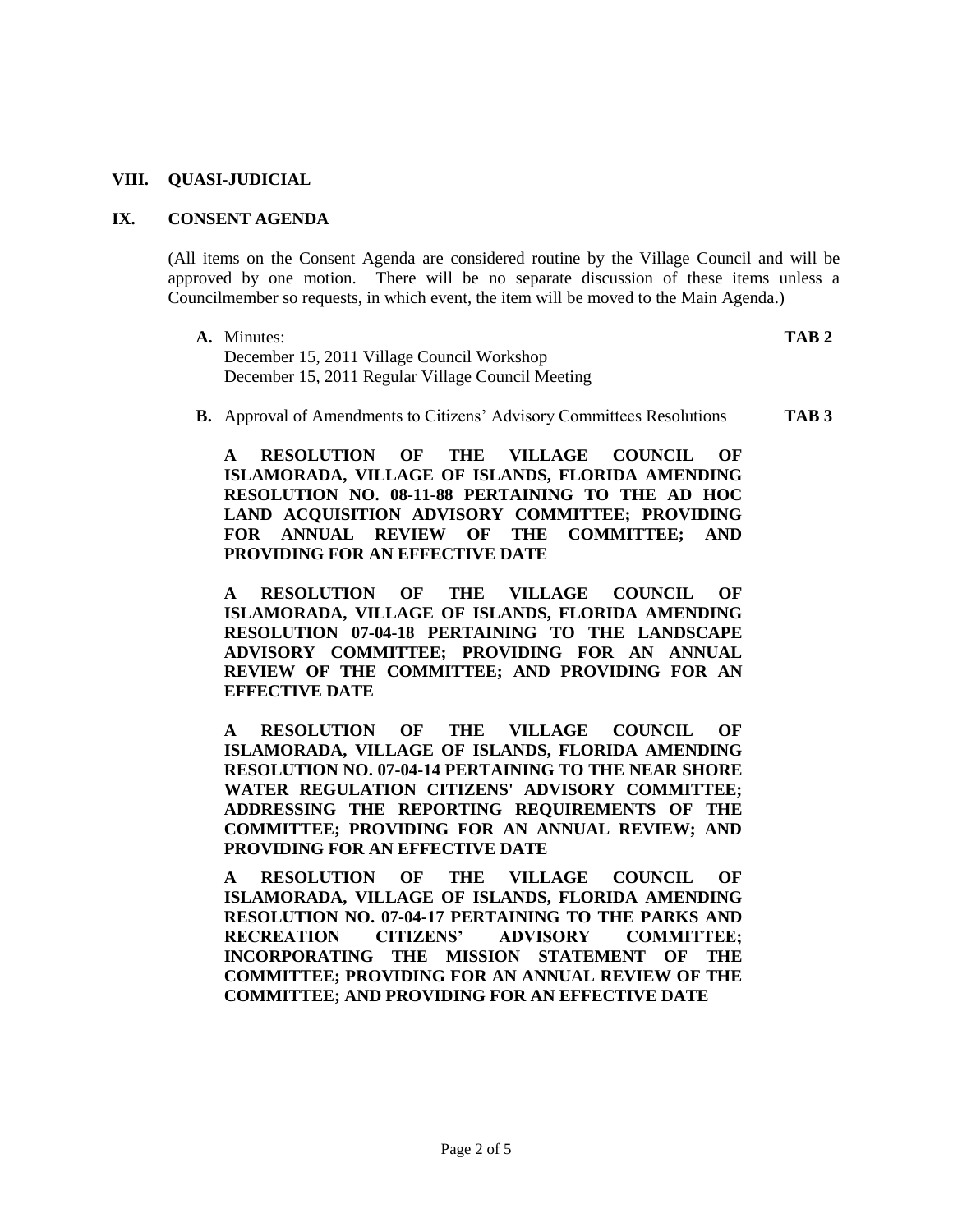**A RESOLUTION OF THE VILLAGE COUNCIL OF ISLAMORADA, VILLAGE OF ISLANDS, FLORIDA AMENDING RESOLUTION NO. 07-04-15 PERTAINING TO THE WATER QUALITY IMPROVEMENT ADVISORY COMMITTEE; ADDRESSING DUTIES AND RESPONSIBILITIES FO THE COMMITTEE; PROVIDING FOR AN ANNUAL REVIEW; AND PROVIDING FOR AN EFFECTIVE DATE**

**A RESOLUTION OF THE VILLAGE COUNCIL OF ISLAMORADA, VILLAGE OF ISLANDS, FLORIDA AMENDING RESOLUTION NO. 07-04-16 PERTAINING TO THE WORKFORCE/AFFORDABLE HOUSING CITIZENS' ADVISORY COMMITTEE; ADDRESSING THE DUTIES AND RESPONSIBILITIES OF THE COMMITTEE; PROVIDING FOR AN ANNUAL REVIEW OF THE COMMITTEE; AND PROVIDING FOR AN EFFECTIVE DATE**

**C.** Request for Authorization to Dispose of Surplus Vehicle **TAB 4**

**A RESOLUTION OF THE VILLAGE COUNCIL OF ISLAMORADA, VILLAGE OF ISLANDS, FLORIDA, DETERMINING THE VEHICLE SHOWN ON EXHIBIT "A" TO BE SURPLUS; DIRECTING THE METHOD OF DISPOSITION FOR THE SURPLUS VEHICLE; AND PROVIDING FOR AN EFFECTIVE DATE**

**D.** MTS Software Solutions Proposal for OnBase Enterprise Document **TAB 5** Management System

**A RESOLUTION OF THE VILLAGE COUNCIL OF ISLAMORADA, VILLAGE OF ISLANDS, FLORIDA APPROVING THE MTS PROPOSAL BETWEEN MTS SOFTWARE SOLUTIONS AND ISLAMORADA, VILLAGE OF ISLANDS TO PROVIDE REMOTE ONBASE ENTERPRISE DOCUMENT MANAGEMENT TRAINING, WITH TWO ADDITIONAL ONBASE ENTERPRISE SOFTWARE MODULES; AUTHORIZING VILLAGE OFFICIALS TO IMPLEMENT THE TERMS AND CONDITIONS OF THE MTS PROPOSAL; AUTHORIZING THE VILLAGE MANAGER TO EXPEND BUDGETED FUNDS; AUTHORIZING THE VILLAGE MANAGER TO EXECUTE THE MTS PROPOSAL; PROVIDING FOR WAIVER OF PURCHASING PROVISIONS; AND PROVIDING FOR AN EFFECTIVE DATE**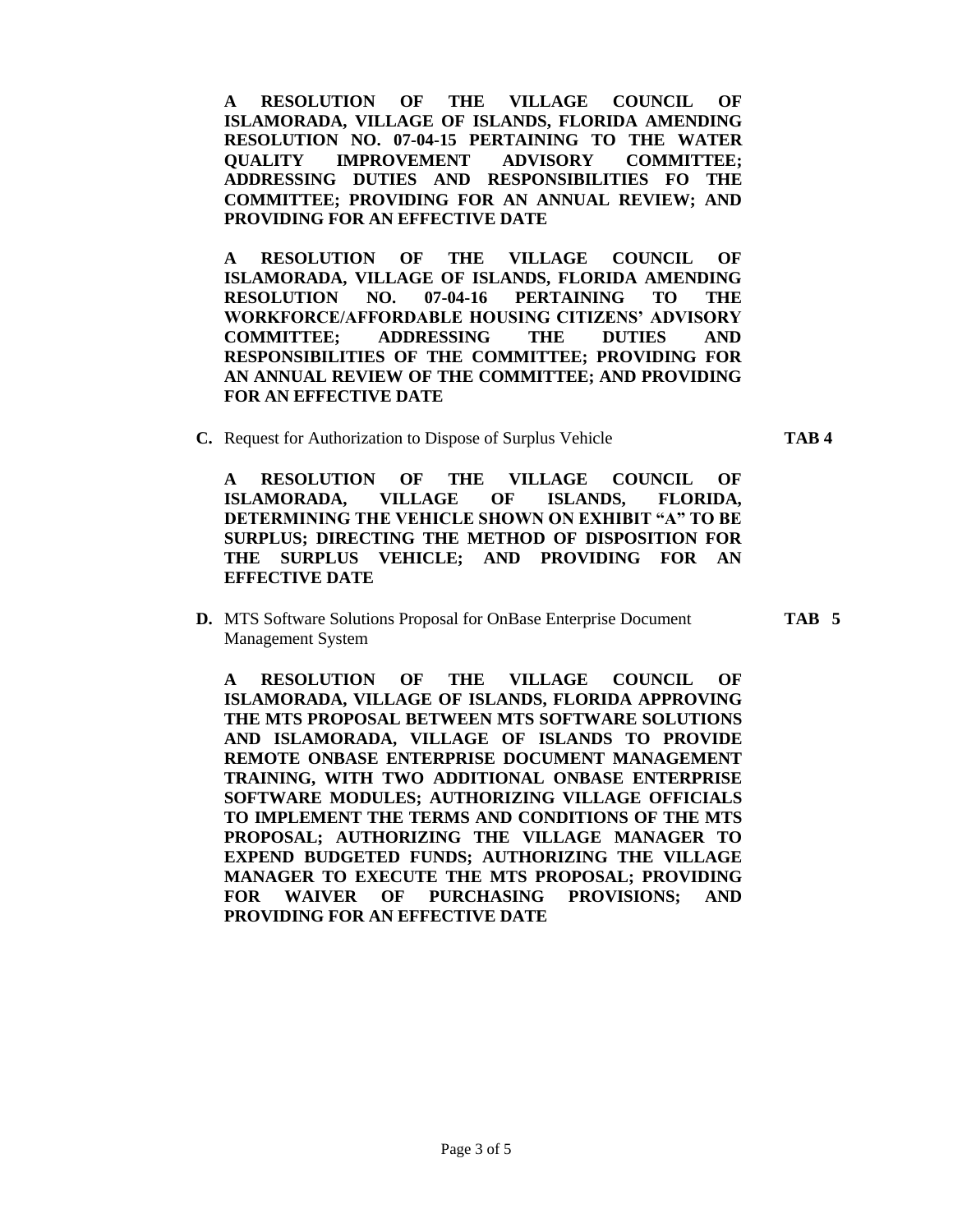#### **X. ORDINANCES**

**A.** First Reading – Proposed Ordinance Expanding the Existing Diving and **TAB 6** Snorkeling Prohibitions to Begin Three Days Prior to the Opening Lobster Min-Season and Continue Through the First Five Days of Commercial Lobster Season

**AN ORDINANCE OF ISLAMORADA, VILLAGE OF ISLANDS, FLORIDA, AMENDING CHAPTER 66 "WATERWAYS", ARTICLE 1 "IN GENERAL", SECTION 66-1. "DIVING AND SNORKELING DURING LOBSTER MINI-SEASON" AND SECTION 66-2 "OPERATION OF VESSELS IN RESTRICTED AREAS", OF THE VILLAGE CODE OF ORDINANCES PROHIBITING DIVING AND SNORKELING WITHIN NAVIGABLE CANALS, AND WITHIN 300 FEET OF MARINAS, IMPROVED RESIDENTIAL, AND COMMERCIAL SHORELINES BEGINNING THREE DAYS PRIOR TO THE OPENING OF AND DURING THE ENTIRETY OF LOBSTER MINI-SEASON AND FOR THE FIRST FIVE DAYS OF COMMERCIAL LOBSTER SEASON; PROVIDING FOR REPEAL OF CONFLICTING PROVISIONS; PROVIDING FOR SEVERABILITY; PROVIDING FOR INCLUSION IN THE CODE; AND PROVIDING FOR AN EFFECTIVE DATE**

#### **XI. RESOLUTIONS**

**A.** Temporary Use (TU-12-06) Permit Application for Morada Way Fine Arts Expo **TAB 7**

**A RESOLUTION OF THE VILLAGE COUNCIL OF ISLAMORADA, VILLAGE OF ISLANDS, FLORIDA, CONSIDERING THE APPLICATION BY MORADA WAY ARTS AND CULTURAL DISTRICT, INC FOR A TEMPORARY USE PERMIT FOR AN EVENT THAT IS ANTICIPATED TO DRAW OVER 1,000 PEOPLE AT ANY GIVEN TIME ON JANUARY 20, 2012 BETWEEN THE HOURS OF 4 P.M. AND 8 P.M., ON JANUARY 21, 2012 BETWEEN THE HOURS OF 9 A.M. AND 5 P.M. AND ON JANUARY 22, 2012 BETWEEN THE HOURS OF 10 A.M. AND 5 P.M. ON A PORTION OF THE OLD HIGHWAY BETWEEN THE ADJACENT STREETS OF JEROME AVENUE AND JOHNSTON ROAD ON UPPER MATECUMBE KEY WITHIN THE VILLAGE CENTER (VC) ZONING DISTRICT; AND PROVIDING FOR AN EFFECTIVE DATE**

# **XII. MOTIONS**

#### **XIII. UNFINISHED BUSINESS**